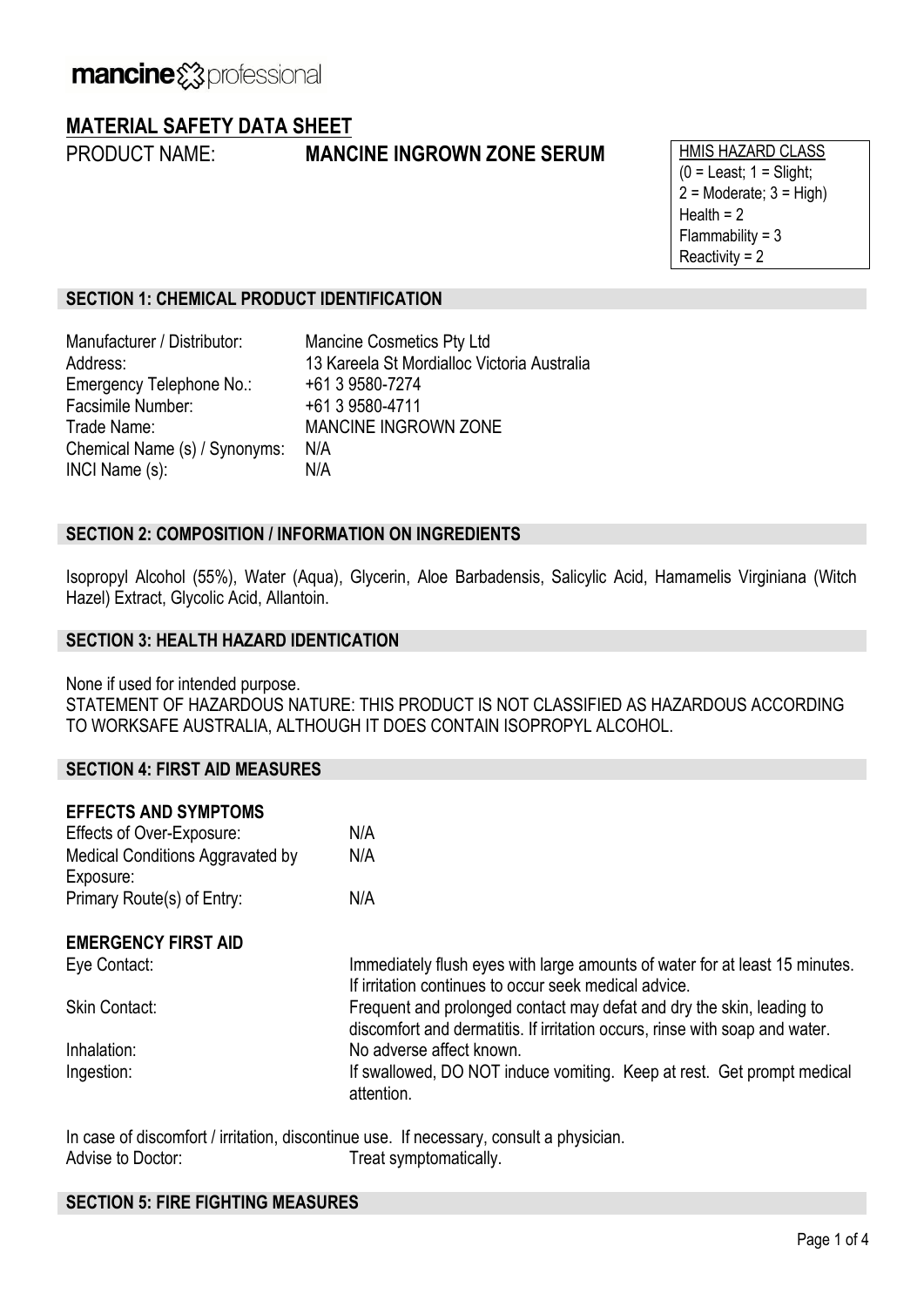# mancine & professional

### **MATERIAL SAFETY DATA SHEET**

PRODUCT NAME: **MANCINE INGROWN ZONE SERUM**

Flash Point (Closed Cup): 15 Extinguishing Media: Water Special Fire and Exposure Hazards: Keep away from sources of ignition.

Flammable Limits LEL/UEL %: Highly Flammable. Product is stable under normal conditions of use.

### **SECTION 6: ACCIDENTAL RELEASE MEASURES**

| Personal Precautions:             | N/A                            |
|-----------------------------------|--------------------------------|
| <b>Environmental Precautions:</b> | N/A                            |
| Spill Response:                   | Eliminate sources of ignition. |
| Additional Information:           | No data available.             |

### **SECTION 7: HANDLING AND STORAGE**

Packaging: 25mL PET bottles with flip top caps. Handling: Protect product from open flames, sources of heat, sources of ignition and direct sunlight. Storage: It will be stable and effective if stored appropriately. Store in a cool, dry place in its original container, and kept closed when not in use. Do not store in direct sunlight.

### **SECTION 8: EXPOSURE CONTROL / PERSONAL PROTECTION**

Exposure Levels: N/A

PERSONAL PROTECTION Eye Protection: Not Required Skin Protection: Not Required Respiratory Protection: Not Required Ventilation: Ventilation: Not Required

#### **SECTION 9: PHYSICAL AND CHEMICAL PROPERTIES**

| Physical State $@$ 20 $°C$ : | Water-Like Solution | Boiling Point $(°C)$ :     | N/A             |
|------------------------------|---------------------|----------------------------|-----------------|
| Appearance / Colour:         | Clear, Colourless   | Melting Point $(°C)$ :     | N/A             |
| Odour:                       | Characteristic      | Water Solubility:          | Soluble         |
| pH:                          | $3.0 - 5.5$         | Specific Gravity (Water=1) | $0.900 - 0.980$ |
| Viscosity:                   | N/A                 | Solids Content:            | N/A             |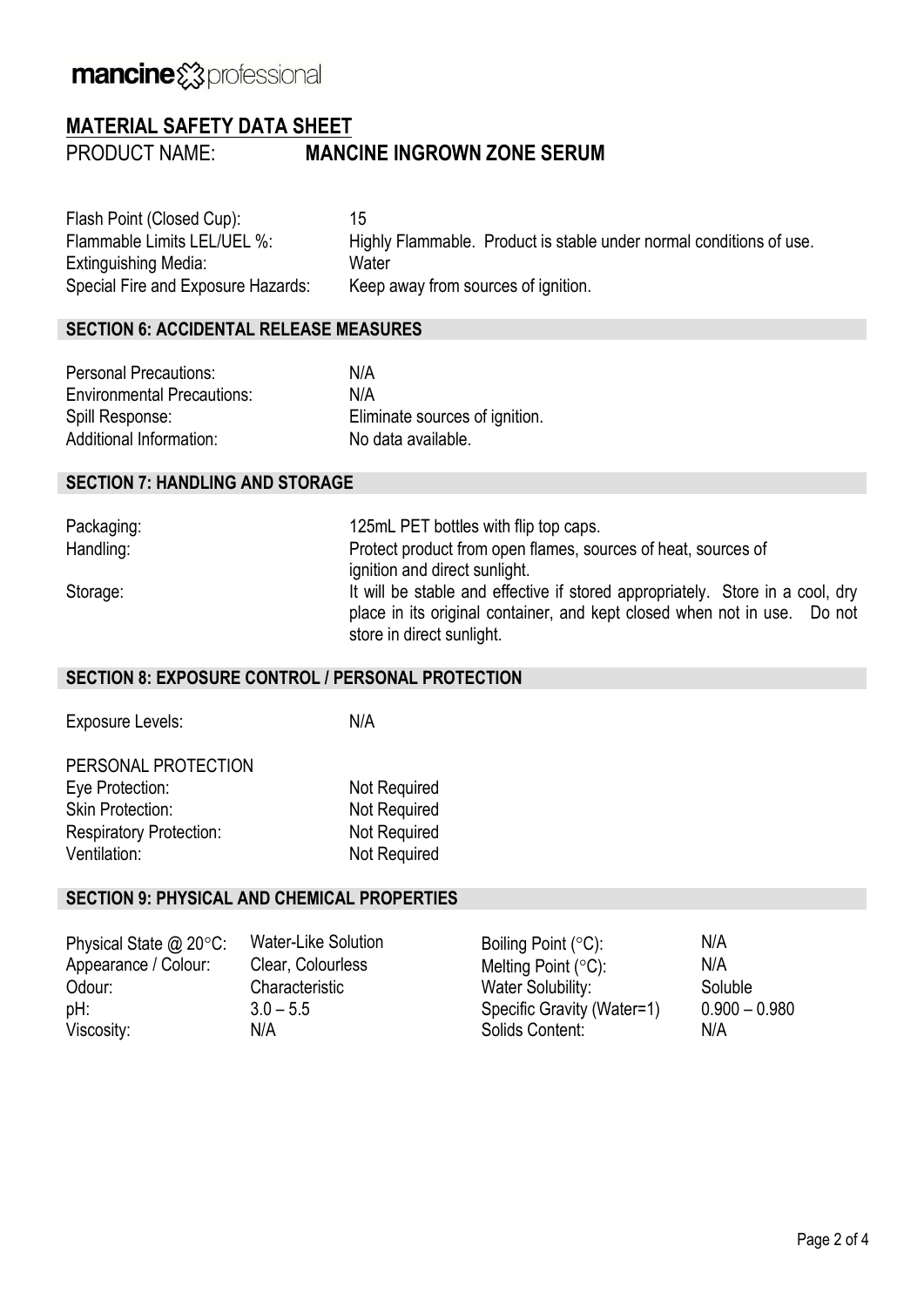# mancine & professional

### **MATERIAL SAFETY DATA SHEET**

PRODUCT NAME: **MANCINE INGROWN ZONE SERUM**

### **SECTION 10: STABILITY AND REACTIVITY**

| <b>Chemical Stability:</b>     | Stable under normal conditions of use                                    |
|--------------------------------|--------------------------------------------------------------------------|
| Hazardous Polymerisation:      | Will not occur                                                           |
| Conditions to avoid:           | Direct sunlight, warm conditions                                         |
| Incompatibility:               | Heat, Light, Oxygen, Strong Oxidising Agents, Strong Alkaline Materials. |
| <b>Hazardous Decomposition</b> | N/A                                                                      |
| Products:                      |                                                                          |

### **SECTION 11: TOXICOLOGICAL INFORMATION**

| Skin Irritation:            | No Data                              |
|-----------------------------|--------------------------------------|
| Eye Irritation:             | No Data                              |
| Acute Oral Toxicity (LD50): | No Data                              |
| Sensitisation:              | Can cause irritation for some people |

### **SECTION 12: ECOLOGICAL INFORMATION**

| Biodegradability: | N/A                      |
|-------------------|--------------------------|
| Cautions          | Use product as intended. |

### **SECTION 13: SPILLAGE AND DISPOSAL CONSIDERATIONS**

| Spillage:           | Wash surface thoroughly with large amount of water. Ensure all surfaces are |
|---------------------|-----------------------------------------------------------------------------|
|                     | cleansed thoroughly as remaining residue may be slippery.                   |
| Method of Disposal: | Observe all local regulations.                                              |

### **SECTION 14: TRANSPORT INFORMATION**

Classification: Handle container with care. Protect product from open flames, sources of heat, sources of ignition and direct sunlight. Contains Isopropyl Alcohol, which is hazardous according to Worksafe Australia

UN Number: 1219, Flammable Liquids NOS Class: 3

| <b>HAZCHEM:</b> | Packaging Group: | N/A |
|-----------------|------------------|-----|
|                 |                  |     |

### **SECTION 15: REGULATORY INFORMATION**

| Regulation:        |                                                                           |
|--------------------|---------------------------------------------------------------------------|
| Symbols of Danger: | Not subject of the identification regulations                             |
| Risk phases:       | R11 Highly flammable                                                      |
|                    | R <sub>36</sub> Irritating to eyes                                        |
|                    | R65 Harmful: may cause lung damage if swallowed                           |
| Safety phases:     | S16 Keep away from sources of ignition                                    |
|                    | S26 In case of contact with eyes, rinse immediately with plenty of water. |